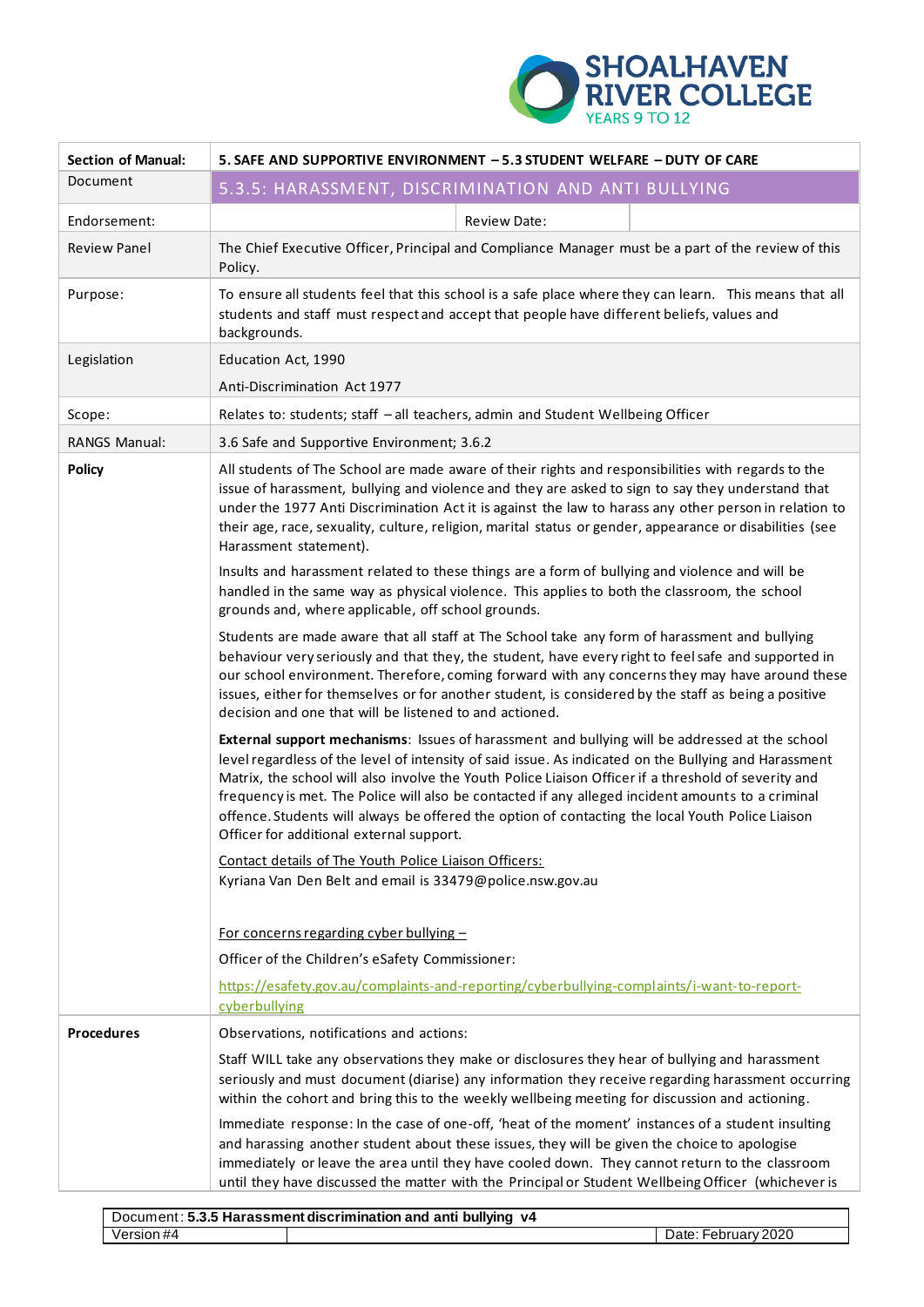

| YEARS 9 TO 12                                                                                                                                                                                                                                                                                                                                                                                                                                                                                                                                                                                                                                                               |
|-----------------------------------------------------------------------------------------------------------------------------------------------------------------------------------------------------------------------------------------------------------------------------------------------------------------------------------------------------------------------------------------------------------------------------------------------------------------------------------------------------------------------------------------------------------------------------------------------------------------------------------------------------------------------------|
| deemed most appropriate at the time).                                                                                                                                                                                                                                                                                                                                                                                                                                                                                                                                                                                                                                       |
| On-going issue: Should this behaviour continue the student will be placed on a mutual respect<br>contract and may find themselves at risk of having their placement at The School suspended or<br>withdrawn.                                                                                                                                                                                                                                                                                                                                                                                                                                                                |
| High level cases - In the case where the processes previously outlined have not worked and a<br>student is being severely harassed, be this on or off school property, and, after investigation, there<br>is serious concern for safety and wellbeing of the student being harassed/bullied, the placement of<br>those students involving themselves in such bullying and harassing activities may be withdrawn                                                                                                                                                                                                                                                             |
| Initial response to disclosures of bullying and/or harassment - Remaining mindful of the fact that<br>there are always 2 sides to any issue:                                                                                                                                                                                                                                                                                                                                                                                                                                                                                                                                |
| Ensure the alleged 'victim' feels heard and supported.                                                                                                                                                                                                                                                                                                                                                                                                                                                                                                                                                                                                                      |
| Make the YSW aware of the issue and connect the alleged 'victim' with YSW.                                                                                                                                                                                                                                                                                                                                                                                                                                                                                                                                                                                                  |
| Make available to the alleged victim the contact details of the YLO and Headspace or alternatively<br>the YSW will contact them on the student's behalf.                                                                                                                                                                                                                                                                                                                                                                                                                                                                                                                    |
| Approach the alleged perpetrator and discuss the issue to gain greater clarification and insight.                                                                                                                                                                                                                                                                                                                                                                                                                                                                                                                                                                           |
| Using the evidence and observations gathered determine the level and severity of the issue by using<br>5.3.11 Bullying and Harassment assessment Matrix as a guide.                                                                                                                                                                                                                                                                                                                                                                                                                                                                                                         |
| Depending on the where the issue sits on the Bullying and Harassment assessment Matrix will<br>determine the next action.                                                                                                                                                                                                                                                                                                                                                                                                                                                                                                                                                   |
| Types and means of mild-moderate harassment/bullying that will be actioned:                                                                                                                                                                                                                                                                                                                                                                                                                                                                                                                                                                                                 |
| Any harassment strategies that include the use of telephone communication or text messages<br>and/or any use of social media for the purposes of intimidating, ridiculing, insulting and/or treating<br>others inside or outside of school hours.                                                                                                                                                                                                                                                                                                                                                                                                                           |
| Any intimidation tactics, this may include: staring or giving 'filthy' looks, being obstructive, wilfully<br>invading personal space, laughing at or whispering about others to gain a reaction, or any other<br>behaviour which may display surreptitious intimidation behaviour.                                                                                                                                                                                                                                                                                                                                                                                          |
| Any harassment strategies such as students speaking about one another to any other student or<br>teacher in any derogatory manner. This includes discussing private lives, social lives, medical status,<br>any name calling, assumptions, rumours or anything else which maybe classed as 'bitching'.                                                                                                                                                                                                                                                                                                                                                                      |
| Any harassment strategies which may include students encouraging, permitting or instructing any of<br>their family, friends or classmates to engage in any negative behaviour, language or attitude<br>towards another party. If they do so they will also be held responsible.                                                                                                                                                                                                                                                                                                                                                                                             |
| For more information please refer to the Bullying and Harassment assessment Matrix                                                                                                                                                                                                                                                                                                                                                                                                                                                                                                                                                                                          |
| Types of in-school interventions available:                                                                                                                                                                                                                                                                                                                                                                                                                                                                                                                                                                                                                                 |
| Face to face apologies are always encouraged where appropriate (minor, 'heat of the moment<br>insults and frustrations).                                                                                                                                                                                                                                                                                                                                                                                                                                                                                                                                                    |
| Mediation sessions if both/all parties are in agreement (larger misunderstandings that require more<br>discussion and negotiation but may not require a full contract).                                                                                                                                                                                                                                                                                                                                                                                                                                                                                                     |
| Mutual respect contracts which assists all parties to understand their boundaries with regards to<br>interacting in a small environment and working side by side in a professional manner without<br>needing to 'like' each other (full contract that requires both/all parties to behave as though the<br>others do not exist unless they must interact as part of a class and then only in a respectful and<br>polite manner, but most importantly the contract outlines that each party may not encourage or<br>instruct anyone else, friends of family, to participate in any ongoing negative behaviour, that they<br>will be held responsible should this eventuate). |
| For more information please refer to the Bullying and Harassment assessment Matrix                                                                                                                                                                                                                                                                                                                                                                                                                                                                                                                                                                                          |

| Document: 5.3.5 Harassment discrimination and anti bullying<br>v4 |  |                          |  |  |  |
|-------------------------------------------------------------------|--|--------------------------|--|--|--|
| Version #4                                                        |  | : Februarv 2020<br>Date: |  |  |  |